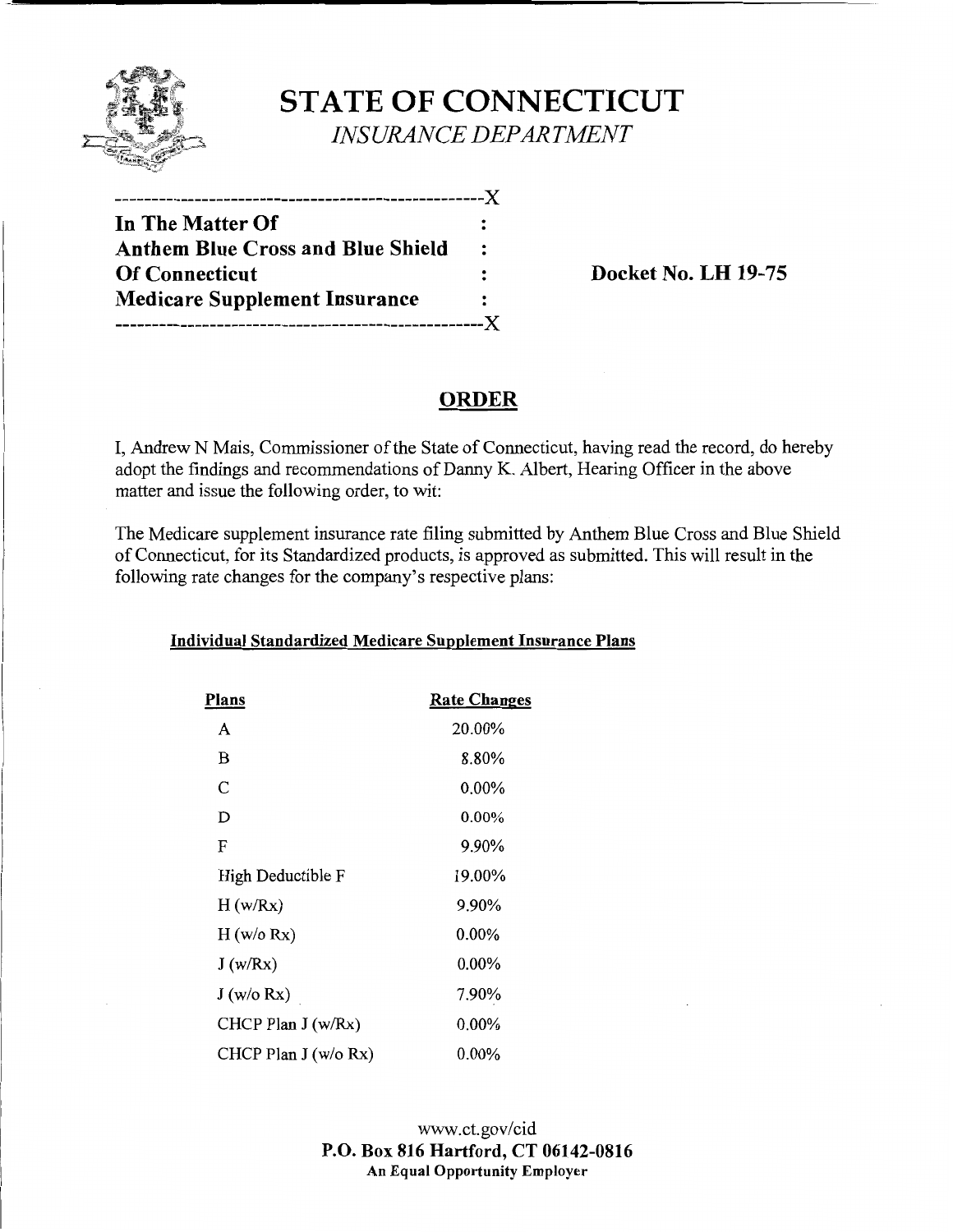### **Individual Standardized Modernized Medicare Supplement Insurance Plans**

| Plans             | <b>Rate Changes</b> |
|-------------------|---------------------|
| A                 | 20.00%              |
| F                 | 9.90%               |
| High Deductible F | 19.00%              |
| G                 | $6.00\%$            |
| N                 | 7.00%               |

The rate action approved herein is reasonable in relationship to the benefits and estimated claim costs the company can reasonably expect to realize under these products.

Dated at Hartford, Connecticut, this 3<sup>rd</sup> day of October, 2019.

*l*  Andrew N Mais

Commissioner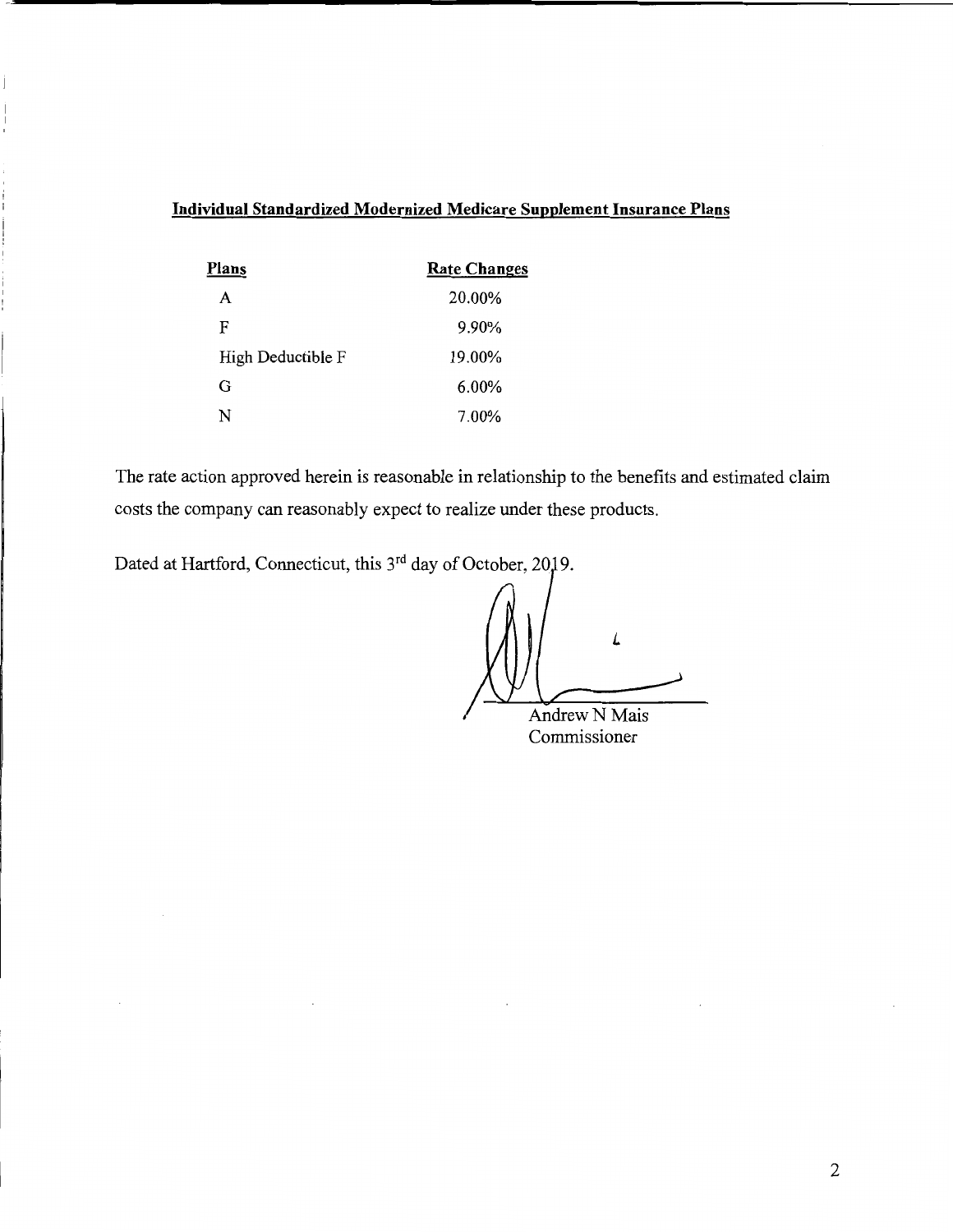

# **ST ATE OF CONNECTICUT**  *INSURANCE DEPARTMENT*

In **The Matter Of Anthem Blue Cross and Blue Shield**  Of Connecticut **Docket No. LH 19-75 Medicare Supplement Insurance**  -------------------------------------------------**X** 

#### **PROPOSED FINAL DECISION**

#### I. **INTRODUCTION**

The Insurance Commissioner of the State of Connecticut is empowered to review rates charged for individual and group Medicare supplement policies sold to any resident of this State who is eligible for Medicare. The source for this regulatory authority is contained in Chapter 700c and Section 38a-495a of the Connecticut General Statutes.

After due notice, a hearing was held at the Insurance Department in Hartford on Thursday, September 19, 2019 to consider whether or not the rate increase filing made by Anthem Health Plans Inc. (dba Anthem Blue Cross and Blue Shield of Connecticut) on its Standardized Medicare supplement insurance products should be approved.

No members from the general public or public officials attended the hearing.

**-------------------------------------------------X** 

Four representatives from Anthem Blue Cross and Blue Shield of Connecticut attended the hearing. One representative presented oral testimony during the hearing and the company's actuary participated in the hearing via speaker phone.

The hearing was conducted in accordance with the requirements of Section 38a-474, Connecticut General Statutes, the Uniform Administrative Procedures Act, Chapter 54 of Section 38a-8-1 et seq. ofthe Regulations of Connecticut State Agencies.

A Medicare supplement policy is a private health insurance policy sold on an individual or group basis, which provides benefits that are additional to the benefits provided by Medicare. For many years Medicare supplement policies have been highly regulated under both state and federal law to protect the interests of persons eligible for Medicare who depend on these policies to provide additional coverage for the costs of health care.

Effective December 1, 2005, Connecticut amended its program of standardized Medicare supplement policies in accordance with Section 38a-496a of the Connecticut General Statutes, and Sections 38a-495a-1 through 38a-495a-21 of the Regulations of Connecticut Agencies. This program, which conforms to federal requirements, provides a "core" package of benefits known as Plan A. Insurers may also offer any one or more of eleven other plans (Plans B through N).

Effective January 1, 2006, in accordance with Section 38a-495c of the Connecticut General Statutes (as amended by Public Act 05-20) premiums for all Medicare supplement policies in the state must use community rating. Rates for Plans A through N must be computed without regard to age, gender, previous claims history or the medical condition of any person covered by a Medicare supplement policy or certificate.

The statute provides that coverage under Plans A through N may not be denied on the basis of age, gender, previous claims history or the medical condition of any covered person. Insurers may exclude benefits for losses incurred within six months from the effective date of coverage based on a pre-existing condition.

> www.ct.gov/cid **P.O. Box 816 Hartford, CT 06142-0816 An Equal Opportunity Employer**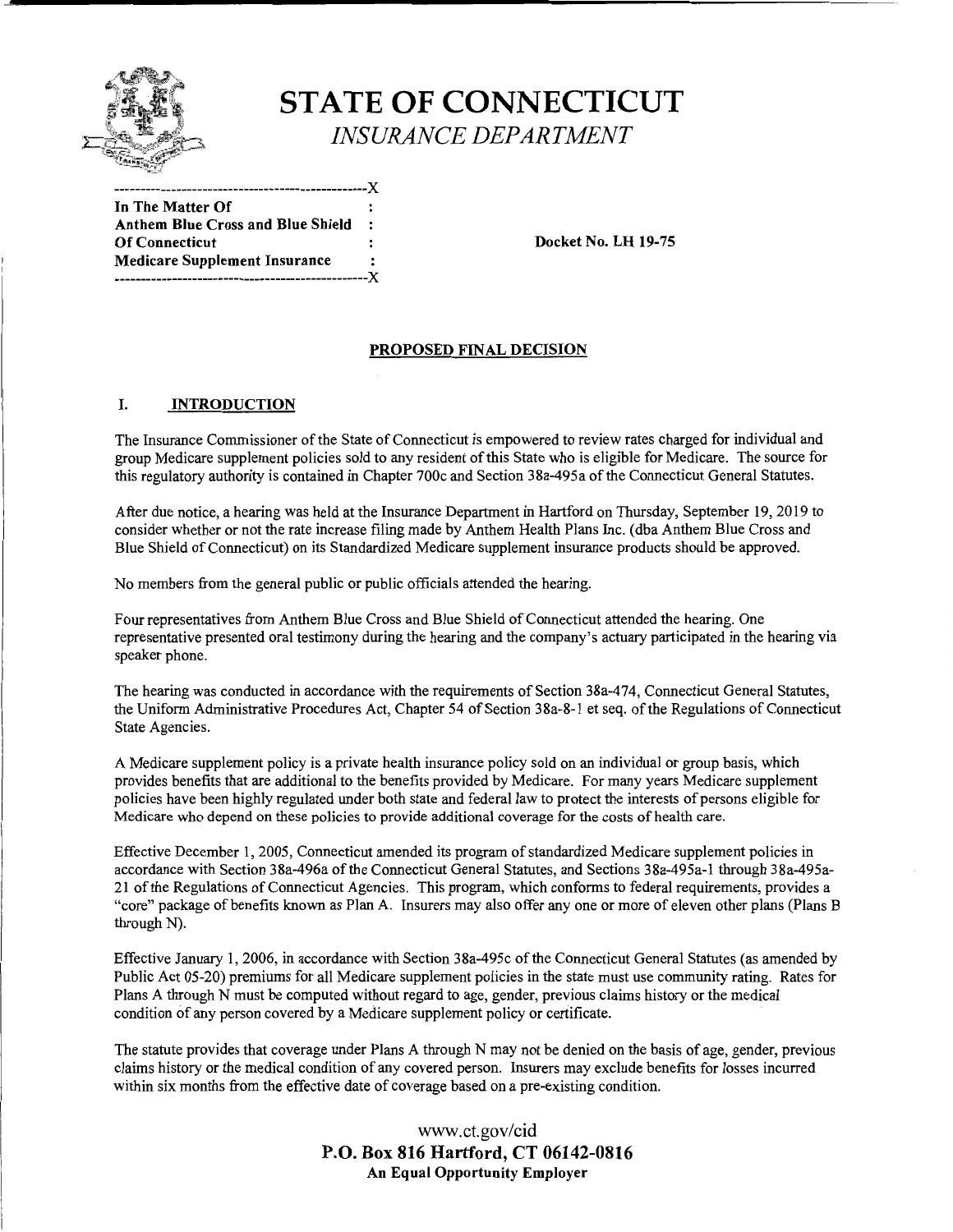Effective October 1, 1998, carriers that offer Plan B or Plan C must make these plans as well as Plan A, available to all persons eligible for Medicare by reason of disability.

Insurers must also make the necessary arrangements to receive notice of all claims paid by Medicare for their insureds so that supplement benefits can be computed and paid without requiring insureds to file claim forms for such benefits. This process of direct notice and automatic claims payment is commonly referred to as "piggybacking" or "crossover".

Sections 38a-495 and 38a-522 of the Connecticut General Statutes, and Section 38a-495a-I0 of the Regulations of Connecticut Agencies, state that individual and group Medicare supplement policies must have anticipated loss ratios of65% and 75%, respectively. Under Sections 38a-495-7 and 38a-495a-I0 ofthe Regulations of Connecticut Agencies, filings for rate increases must demonstrate that actual and expected losses in relation to premiums meet these standards, and anticipated loss ratios for the entire future period for which the requested premiums are calculated to provide coverage must be expected to equal or exceed the appropriate loss ratio standard.

Section 38a-473 of the Connecticut General Statutes provides that no insurer may incorporate in its rates for Medicare supplement policies factors for expenses that exceed 150% of the average expense ratio for that insurer's entire written premium for all lines of health insurance for the previous calendar year.

#### II. **FINDINGS OF FACT**

After reviewing the exhibits entered into the record of this proceeding, the testimony of the witnesses, and utilizing the experience, technical competence and specialized knowledge of the Insurance Department, the undersigned makes the following findings of fact:

Anthem Blue Cross and Blue Shield of Connecticut has requested the following rate changes to its standardized book of business:

#### **Standardized**

|                      | In-Force Members<br><b>May 2019</b> | Current  | Proposed | % Difference |
|----------------------|-------------------------------------|----------|----------|--------------|
| Plan A               | 43                                  | \$690.31 | \$828.37 | 20.00%       |
| Plan B               | 464                                 | \$238.58 | \$259.58 | 8.80%        |
| Plan C               | 1,006                               | \$334.93 | \$334.93 | $0.00\%$     |
| Plan D               | 268                                 | \$266.94 | \$266.94 | $0.00\%$     |
| Plan F               | 3,764                               | \$261.45 | \$287.33 | 9.90%        |
| High Ded. Plan F     | 2,491                               | \$63.59  | \$75.67  | 19.00%       |
| Plan $H(w/Rx)$       | 44                                  | \$319.80 | \$351.46 | 9.90%        |
| Plan $H (w/o Rx)$    | 113                                 | \$280.50 | \$280.50 | $0.00\%$     |
| Plan $J(w/Rx)$       | 153                                 | \$376.55 | \$376.55 | $0.00\%$     |
| Plan $J(w/o Rx)$     | 1,939                               | \$265.97 | \$286.98 | 7.90%        |
| CHCP Plan $J(w/Rx)$  | 11                                  | \$411.65 | \$411.65 | $0.00\%$     |
| CHCP Plan J (w/o Rx) | 22                                  | \$325.22 | \$325.22 | $0.00\%$     |

#### **Modernized Plans**

|                  |        | Current  | <b>Proposed</b> | % Difference |
|------------------|--------|----------|-----------------|--------------|
| Plan A           | 147    | \$690.31 | \$828.37        | 20.00%       |
| Plan F           | 6,373  | \$261.45 | \$287.33        | 9.90%        |
| High Ded. Plan F | 4.315  | \$63.59  | \$75.67         | 19.00%       |
| Plan G           | 7,767  | \$192.05 | \$203.57        | $6.00\%$     |
| Plan N           | 13,820 | \$157.08 | \$168.08        | 7.00%        |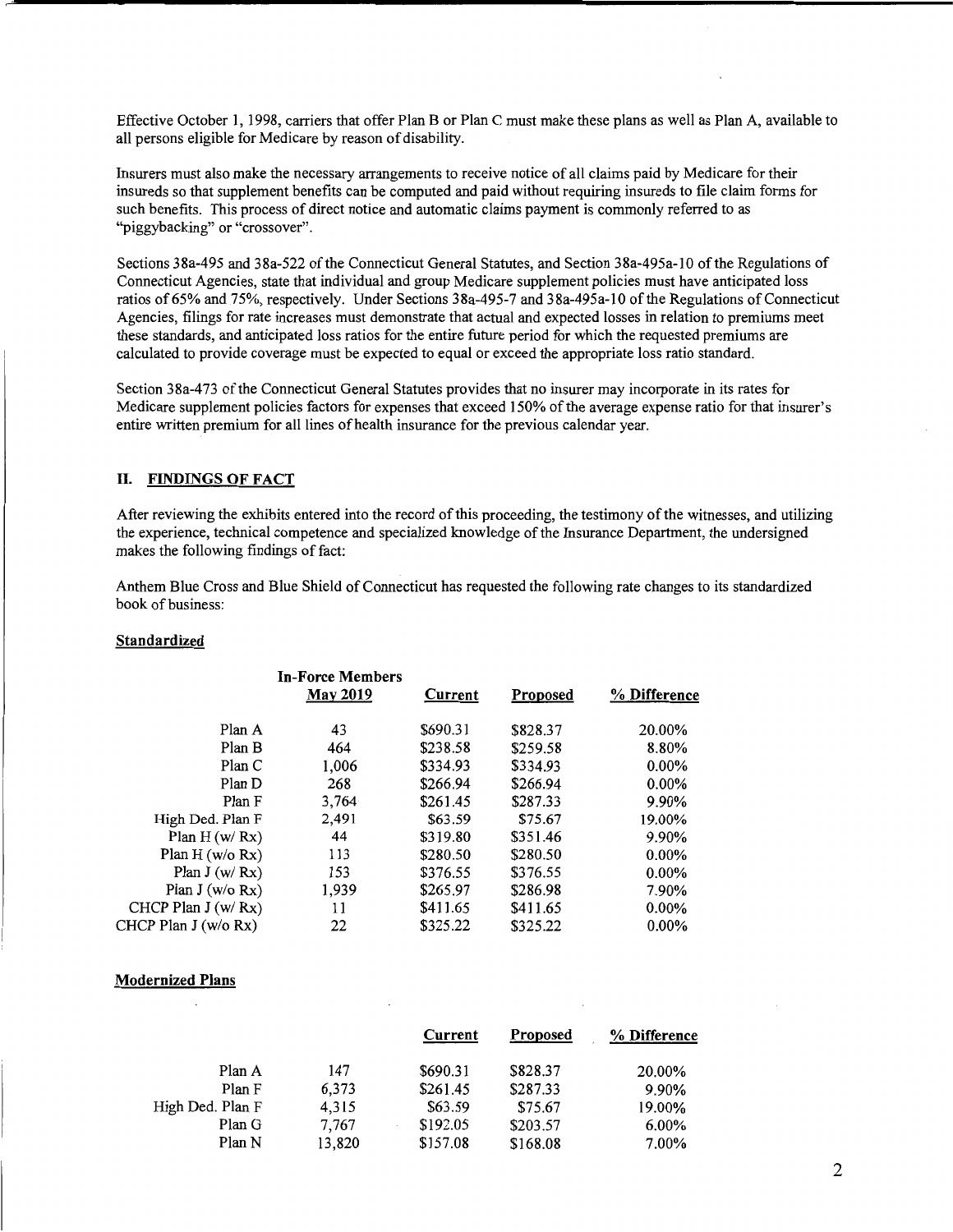Anthem BCBSCT calculated incurred claims based on an experience period of May 2018 through April 2019 with paid run-out through May 2019. Trend was then applied for a 20-month period to the middle of 2020.

Medical and Drug trends were developed across the product. The trend assumption used in the development of the January 2020 rates was 5.0% for medical claims and 5.0% for drug claims.

The loss ratio history for standardized and modernized plans is as follows:

| 2017   | 2018   | Since Inception |
|--------|--------|-----------------|
| 124.8% | 113.2% | 130.5%          |
| 69.1%  | 77.9%  | 89.1%           |
| 72.7%  | 72.7%  | 91.5%           |
| 72.8%  | 76.2%  | 83.9%           |
| 74.8%  | 75.9%  | 79.1%           |
| 95.0%  | 100.0% | 124.6%          |
| 67.7%  | 106.6% | 95.5%           |
| 65.1%  | 75.8%  | 78.4%           |
| 63.4%  | 59.0%  | 76.8%           |
| 79.9%  | 66.6%  | 73.7%           |
| 84.0%  | 83.0%  | 76.2%           |
| 78.5%  | 85.7%  | 79.4%           |
|        |        |                 |

The projected 2020 loss ratios are as follows:

| Standardized     | Loss Ratio |
|------------------|------------|
| Plan A           | 86.0%      |
| Plan B           | 78.9%      |
| Plan C           | 80.1%      |
| Plan D           | 84.1%      |
| Plan F           | 76.2%      |
| High Ded. Plan F | 129.8%     |
| Plan G           | 111.2%     |
| Plan H $w/Rx$    | 76.0%      |
| Plan H w/o Rx    | 65.1%      |
| Plan J w/ $Rx$   | 73.4%      |
| Plan J w/o Rx    | 77.5%      |
| Plan N           | 83.5%      |
|                  |            |

Anthem BCBSCT certified that their expense factor is in compliance with section 38a-473, C.G.S. They have also conformed to subsection (e) of section  $38a-495c$ , C.G.S., regarding the automatic claims processing requirement.

Anthem BCBSCT's 2018 Medicare supplement rate filing proposal is in compliance with the requirements of regulation 38a-474 as it applies to the contents of the rate submission as well as the actuarial memorandum ..